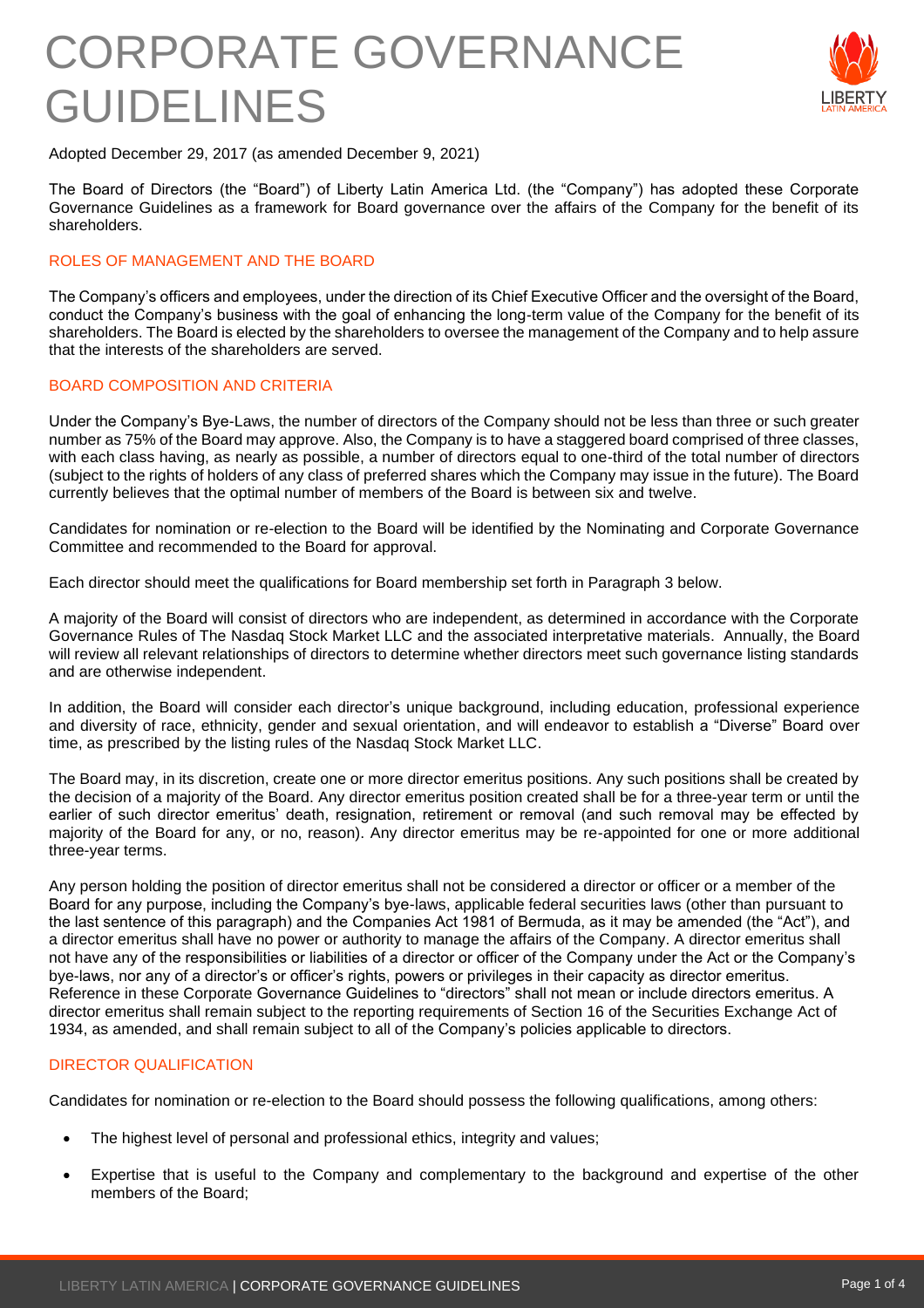

- A willingness and ability to devote the time necessary to carry out the duties and responsibilities of Board membership;
- A desire to ensure that the Company's operations and financial reporting are effected in a transparent manner and in compliance with applicable laws, rules and regulations; and
- A dedication to the representation of the best interests of the Company and all of its shareholders.

Director emeritus positions are created in recognition of such persons' significant expertise in both Company and industry matters. It is expected that those serving in director emeritus positions will be able to contribute in an advisory capacity on the basis of their expertise and be able to meaningfully assist the Board in discharging their responsibilities.

## DIRECTOR RESPONSIBILITIES

The business and affairs of the Company will be managed under the direction of the Board in accordance with applicable law. The core responsibility of the directors is to exercise their business judgment to act in what they reasonably believe to be in the best interests of the Company and its shareowners. Directors must fulfill their responsibilities consistent with their fiduciary duties to the shareowners, in compliance with all applicable laws and regulations. Directors will also, as appropriate, take into consideration the interests of other stakeholders, including employees and the members of communities in which the Company operates.

The Board provides advice and counsel to the Chief Executive Officer and other senior officers of the Company. The Board oversees the proper safeguarding of the assets of the Company, the maintenance of appropriate financial and other internal controls and the Company's compliance with applicable laws and regulations and proper governance.

To promote the discharge of this responsibility and the efficient conduct of the Board's business, the Board has developed a number of specific expectations of directors.

- Commitment and Attendance: Directors should make every effort to attend, whether in person or telephonically, meetings of the Board and meetings of Board committees on which they serve. Directors are expected to review all materials provided at or in advance of meetings of the Board and its committees.
- Participation in Meeting: Each director should be sufficiently familiar with the business of the Company and its subsidiaries to facilitate active and effective participation in the deliberations of the Board and of each committee on which he or she serves.
- Ethics and Conflicts of Interest: The Company has adopted a Code of Business Conduct. Directors are expected to be familiar with and to adhere to that Code, including, for example, its provisions governing conflicts of interest. If a director has an actual or potential conflict of interest (which includes being a party to a proposed "related party transaction"<sup>1</sup> ), the director should promptly inform the Chief Executive Officer and the Chairperson of the Audit Committee (or, if the Chief Executive Officer or Chairperson of the Audit Committee has the conflict, then the Chairperson of the Nominating and Corporate Governance Committee). Situations that may give rise to a conflict of interest should be discussed with the Company's Chief Legal Officer in advance. Directors should recuse themselves from any discussion or decision by the Board or a Board committee that involves or affects their personal, business or professional interests. A committee of the Board comprised of all disinterested independent directors (or such other independent committee of the Board as the Board may designate from time to time) will resolve any conflict of interest issue involving a director. The Audit Committee (or such other independent committee of the Board as the Board may designate from time to time) will resolve any conflict of interest issue involving the Chief Executive Officer or any other executive officer of the Company. No related party transaction may be effected by the Company without the approval of the independent committee of the Board designated by the Board to resolve conflicts of interest. The Chief Executive Officer or a senior officer designated by the Chief Executive Officer will resolve any conflict of interest issue involving any other employee.
- Other Relationships: The Company values the experience directors bring from their separate business endeavours and from other boards on which they serve. However, the Company recognizes that these commitments may also present demands on a director's time and availability and may present conflicts, or

<sup>&</sup>lt;sup>1</sup> "Related party transaction" refers to any transaction which the Company would be required to disclose pursuant to Item 404 of Regulation S-K of the U.S. securities laws.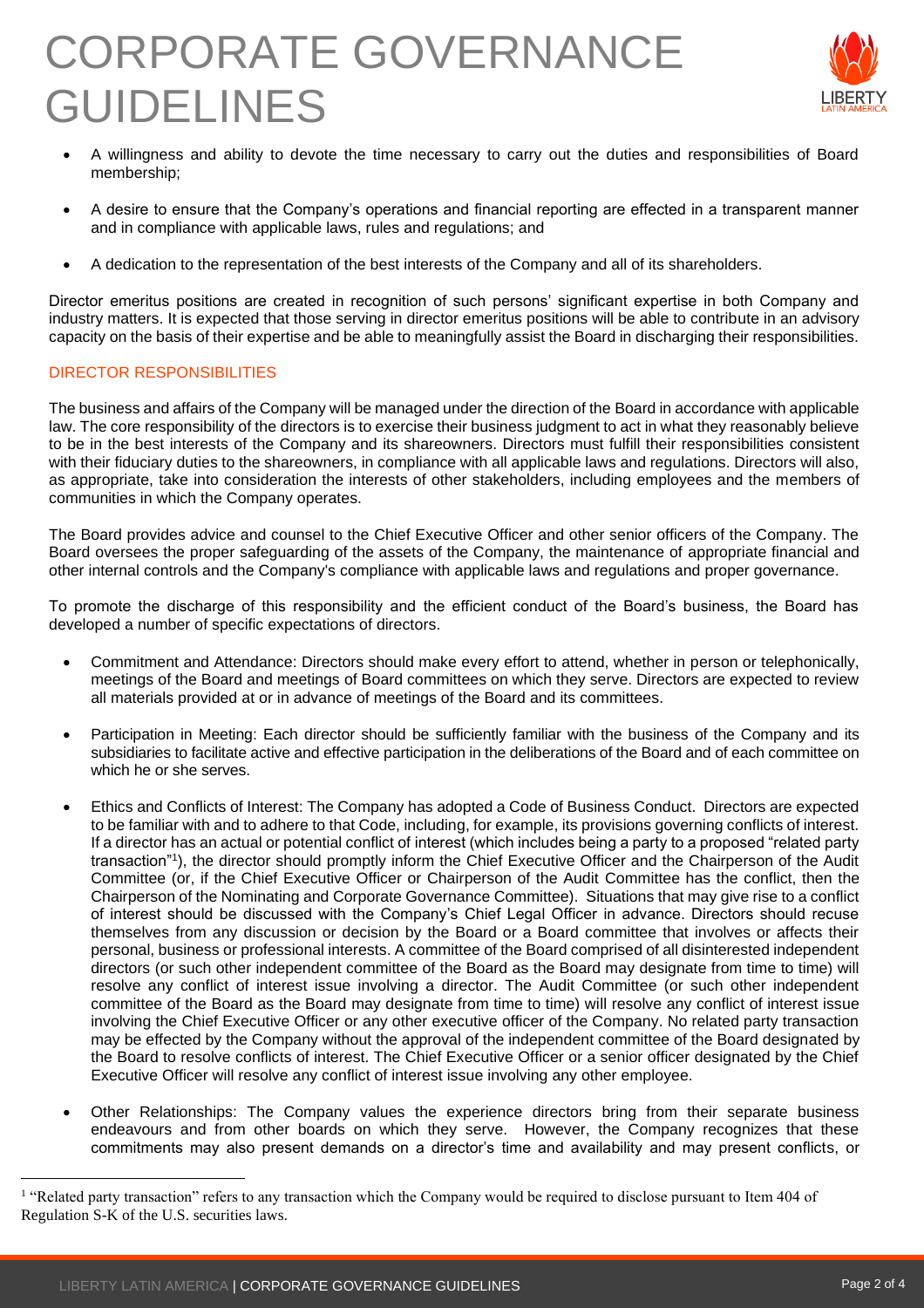

potential conflicts, of interest. Directors should advise the Chairman of the Nominating and Corporate Governance Committee before accepting membership on other boards of directors or committees thereof or making changes in other significant commitments involving affiliations with other businesses, charitable organizations or governmental entities.

• Confidentiality: The proceedings and deliberations of the Board and its committees are confidential. Each director should maintain the confidentiality of information received in connection with his service as a director. Unless otherwise approved by the Chief Legal Officer, meetings, proceedings and deliberations of the Board are not permitted to be video, taped or otherwise electronically recorded.

### PRESIDING DIRECTOR; MEETINGS OF INDEPENDENT DIRECTORS; PRESENCE OF DIRECTOR EMERITUS

The Board will have a Presiding Director to preside over private sessions of the independent directors. The role of Presiding Director will rotate annually (between annual general meetings of shareholders) among the Chairperson of the Compensation Committee, Nominating and Corporate Governance Committee and Audit Committee. The Presiding Director will discuss with the independent directors prior to each regularly scheduled Board meeting the need for a private session. In any event, the independent directors will meet in private session at least twice each year.

A director emeritus may attend any Board meetings and attend meetings of any committee of the Board, but they shall not be entitled to vote or be counted for quorum purposes at any such meetings. If present, a director emeritus may participate in the discussions occurring at such meetings, but shall not be entitled to vote and shall be obliged to, upon request of the Chairman of the relevant meeting, vacate the board meeting prior to a vote taking place.

Directors emeritus must disclose any potential conflicts of interest that may arise in the context of any matter that forms the subject of Board discussion, and may be required by the Chairman of the Board to recuse themselves from any such discussion.

### DIRECTOR ACCESS TO MANAGEMENT

Each director will have unabridged access to senior management and other employees of the Company in order to become and remain informed about the Company's business and for any other purpose relevant to the fulfillment of the responsibilities of a member of the Board.

## REPORTING VIOLATIONS OR OTHER CONCERNS

Anyone who wants to report a concern relating to the Company's Code of Business Conduct or the Company's accounting, internal accounting controls or auditing matters may communicate that concern directly to the Audit Committee of the Board or to any one or more of the non-employee directors of the Company. Any such communication may be confidential or anonymous and may be made by mail, phone or fax or via a web-based reporting system, in each case to the address, phone or fax numbers or website address specified in the "Code of Business Conduct" available on the Company's website. Questions or concerns relating to accounting, internal controls, auditing or officer conduct will be sent to the Chairman of the Audit Committee and any other non-employee director designated by the Board to receive such questions or concerns and at the same time will be reviewed and addressed by one or more members of management in the same way that other concerns are addressed by the Company. The status of all outstanding concerns addressed to non-employee directors will be reported to the Chairman of the Audit Committee on a regular basis. The Chairman of the Audit Committee (or any other non-employee director designated by the Board) may direct that a matter be presented to the Board, the Audit Committee or another committee designated by the Board and may direct those various actions, including the retention of one or more outside advisors or counsel, be taken to assure that a concern is properly addressed.

## RETENTION OF ADVISORS

The Board may engage the services of independent consultants or advisors, at the Company's expense.

#### DIRECTOR COMPENSATION

The Board should annually review the form and amount of all types of compensation to be paid by the Company to or on behalf of members of the Board, including, without limitation, cash fees, equity incentives and contributions to charities at the behest of Board members. Board compensation should be customary, reasonable and competitive, as determined by the Board. Directors who are employees of the Company will not receive additional compensation for